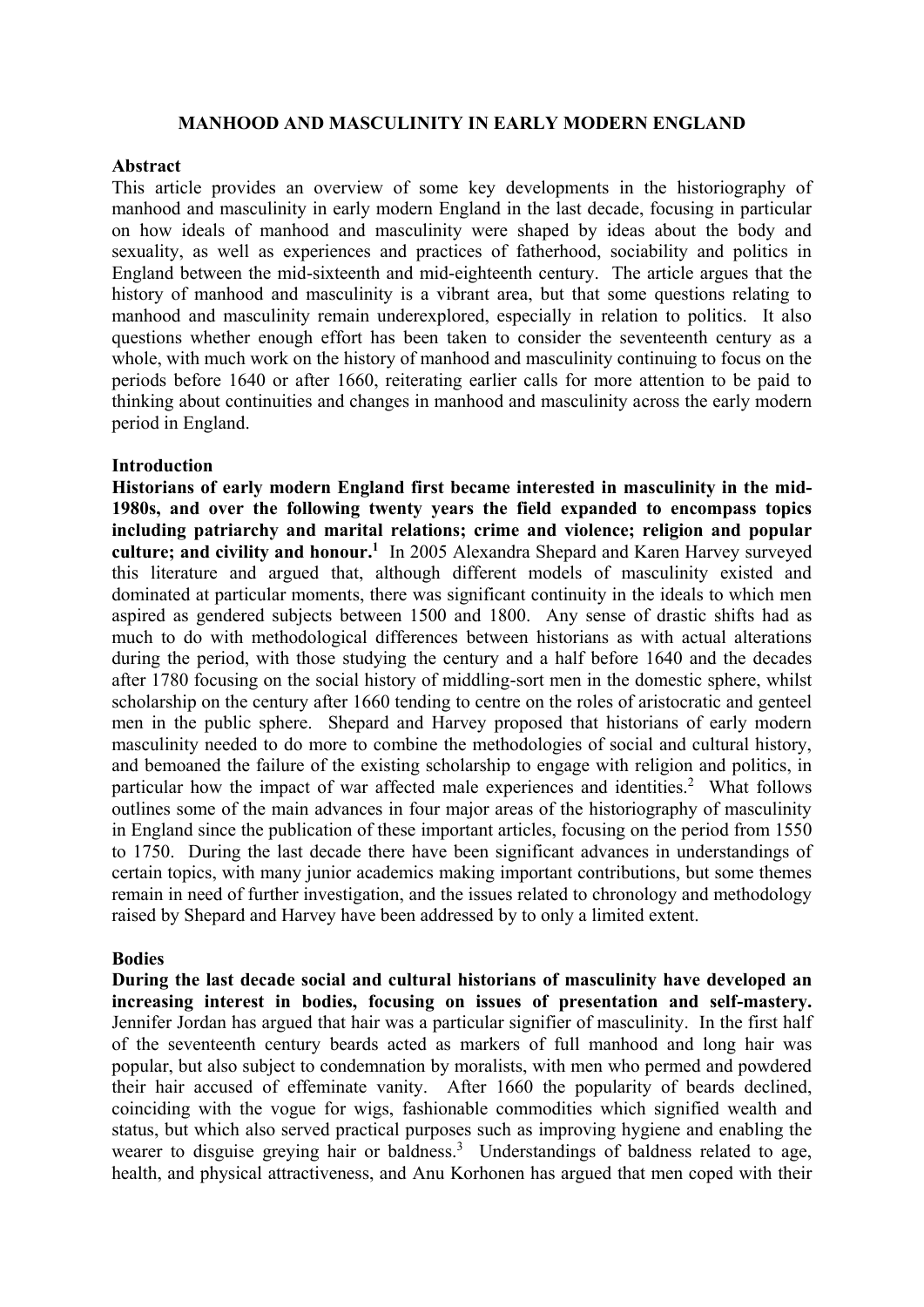baldness by realising its comic potential, turning it into a joke or using it as a prop in a jest. Baldness was regarded as signifying the gradual decline rather than the complete loss of manliness, and although regarded as a masculine condition, it was a trait that no man aspired to.<sup>4</sup> By shifting attention from the victims to the perpetrators recent scholarship on rape has emphasised issues of self-control too. Garthine Walker has argued that rapists were imagined as men who were unable to control their lusts or who experienced frustrated passions, with those who engaged in gang and serial rape, homosexual intercourse, incest and sex with children under the age of twelve viewed as lacking in reason and sensibility.<sup>5</sup> Those who raped children were regarded as subject to uncontrollable lust rather than abnormal sexual desire, and Sarah Toulalan has argued that such men were accused of other failings, including drunkenness, idleness, vanity, anger, and keeping bad company.<sup>6</sup> **Such findings reveal how histories of bodies and emotions are intertwined, as has a recent article in which Bernard Capp posed the question of whether or not it was acceptable for men to shed tears. Humanist codes of civility suggested that shedding tears was a sign of effeminacy and rusticity, but disapproval of men crying was never absolute. Weeping out of fear or due to laughter was frowned upon, but tears of joy, relief or grief were acceptable when shed moderately and in private, as were public tears of repentance. Religious tears prompted by fervent prayer were shed by many puritans and non-conformists, but became less acceptable in the later seventeenth century, regarded with cynicism or contempt in an increasingly militarised and combative society, a mood which was to prevail under the rise of sentimentality in the mid eighteenth century.<sup>7</sup>** 

Historians of medicine have taken an interest in the male body too, and this scholarship has also foregrounded issues of self-mastery. The desire to differentiate between the open female body and closed male body appears to have grown during the early modern period, and Lisa Smith has argued that by 1700 a pathological discourse was developing which emphasised the importance of men controlling their bodies and minds to ensure they maintained their health and gender identity. Uncontrolled, flowing male bodies threatened to destabilise social order by undermining men's claims to power. An unbounded male body was not considered normal or healthy, and many flows had moral causes attributed to them.<sup>8</sup> Jennifer Evans has tracked changing ideas about the gendered body too, arguing that across the seventeenth and eighteenth centuries female barrenness came to be distinguished from male impotence, the latter being associated with weak seed and premature ejaculation, although many remedies for infertility were regarded as effectual for both sexes in terms of raising heat, providing moisture, and increasing the quantity of seed in the body.<sup>9</sup>

### **Fatherhood**

Issues of fertility and sexuality have been central not only to the historiography of medicine and the body, but also to the growing literature on fatherhood. Helen Berry and Elizabeth Foyster have highlighted how inability to conceive caused anxiety amongst married couples, especially those from the upper ranks of society, with the failure to produce male children being a particular cause for concern. Married couples who deliberately sought to avoid having children were condemned, and marriages were annulled on the grounds of impotence. A man was held responsibility for infertility if he failed to achieve an erection; was unable to penetrate the woman; if he failed to produce semen of sufficient quantity or quality; or if he was sexually or emotional incompatible with his wife, and male infertility raised broader questions about self-mastery, such as whether a man was fit to hold public office and whether he was economically as well as sexually incapacitated. Couples who were unable to conceive might take comfort from preachers who placed greater emphasis on the importance of companionship rather than reproduction within marriage, and whilst impotency and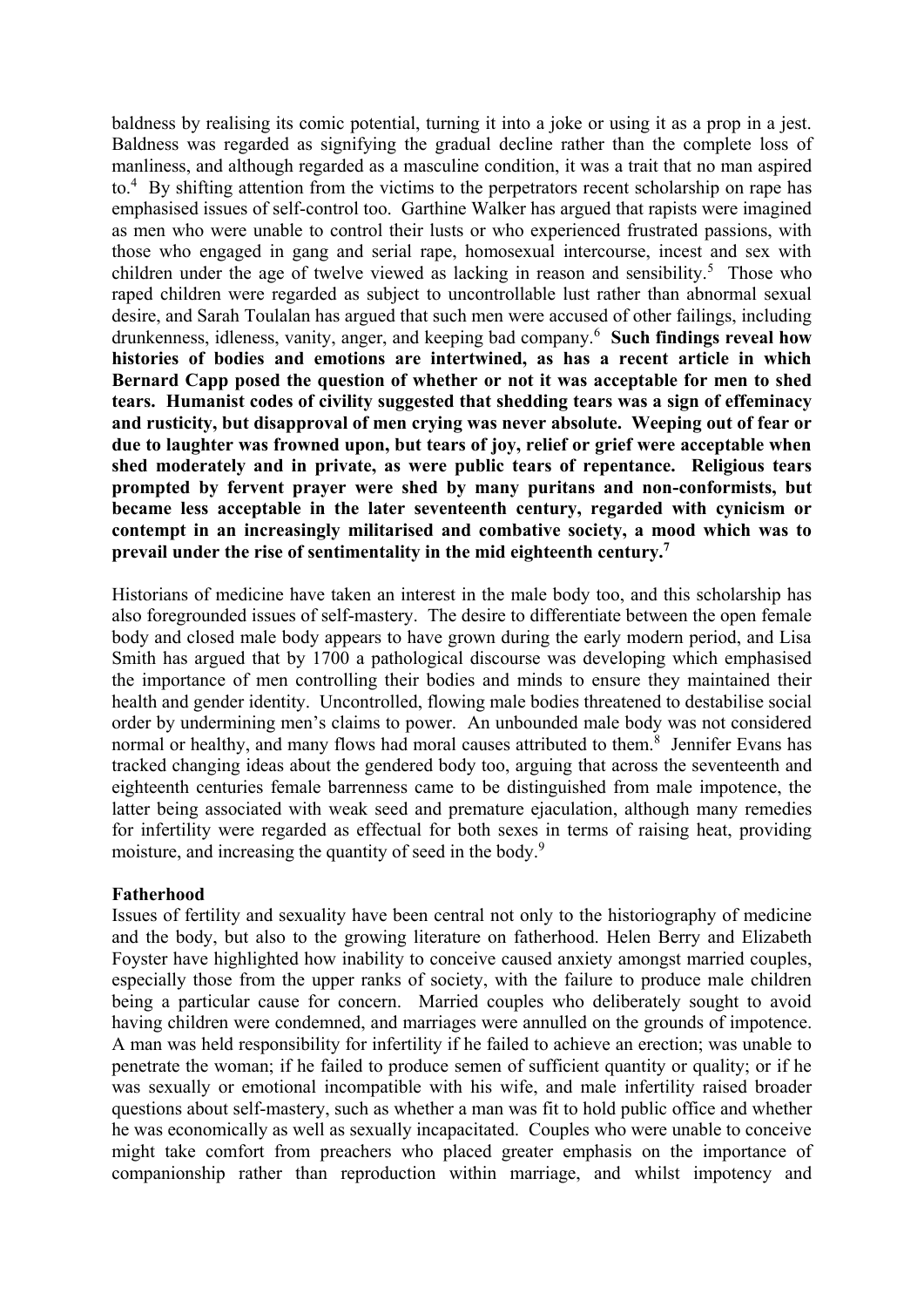barrenness were subjects of satirical mockery in print, amongst the mass of the population being afflicted with such a condition was regarded as a misfortune rather than a disaster.<sup>10</sup>

Evans, Berry and Foyster focused on biological fatherhood, but others have examined the social aspects of the role. Anthony Fletcher has argued that amongst the seventeenth-century gentry most fathers were benign patriarchs, working to ensure deference and obedience from their children, but also displaying real love and affection for them, and with the impact of sensibility and romanticism the tone and emotional content of fatherhood softened further after  $1750$ .<sup>11</sup> Fathers played a key role in the education of their children, and took pride in their achievements. Ideas of what it meant to be a man were conveyed through the male line, and Jennifer Jordan has argued that boys learned of the qualities associated with self-mastery not only through conduct book, but also by reading or hearing accounts of the actions of fathers and grandfathers. Fathers had close relationships to the bodies of their sons too, describing their physical appearance, purchasing clothes for, recording their accidents and mishaps, and tending them when they became ill. 12 **Hannah Newton has argued that although nursing was usually provided by mothers, something which children often wanted, many fathers were involved in the process too. Fathers did not regard such duties of care as effeminising, not least because knowledge of medicine was a marker of gentlemanly esteem, and some argued that masculine attributes of courage and rationality were required to treat particularly distressing or dangerous illnesses.<sup>13</sup>**

Whilst Fletcher, Jordan and Newton have focused on domestic relationships between fathers and sons, Henry French and Mark Rothery have examined the impact of such relationships on the public image of fathers, showing how fatherhood augmented and enhanced masculine qualities of leadership and judgement, but also risked undermining male authority and power. The behaviour of children was a reflection on the values or capabilities of a man, and fatherhood limited patriarchal power since a chief responsibility of fathers was to ensure adequate financial provision for future generations. Fathers had to think dynastically, which in turn allowed them to inculcate notions of prudence, self-mastery and responsibility into their sons, as well as gentlemanly behaviour, respectability, responsibility and duty.<sup>14</sup> Fletcher, Jordan, French and Rothery focused on the gentry, but Karen Harvey has noted similar priorities amongst the middling sorts, where a key element of being a good father was the transmission of knowledge of domestic economy to sons through the creation and enhancement of manuscript account books, as well as the bequeathing of printed volumes on household management. These receptacles of knowledge enabled men to manage servants and engage in business and commerce, but also functioned as family annals, enabling patriarchs to create and perpetuate family lineages. Fathers took an interest in their sons' marriages as financial partnerships, and sought to educate them in financial probity, cultivating what Harvey refers to as a form of 'commercial masculinity'. Financial matters were at the heart of much correspondence between fathers and sons, with many of the latter remaining reliant on the former well into adulthood, creating potentially tense intergenerational relations.<sup>15</sup>

Amongst the labouring poor fatherhood was very different, especially for men who fathered children outside wedlock. Patricia Crawford painted a negative picture of the fathers of illegitimate children, arguing that few accepted even the minimal duty of maintenance, with many either coercing the mother to abort the foetus, assisting in infanticide once the child was born, abandoning the infant, or fleeing their responsibilities, sometimes with the assistance of family and kin. Whilst acknowledging that some men were willing to marry single mothers and to become stepfathers to illegitimate children, Crawford observed that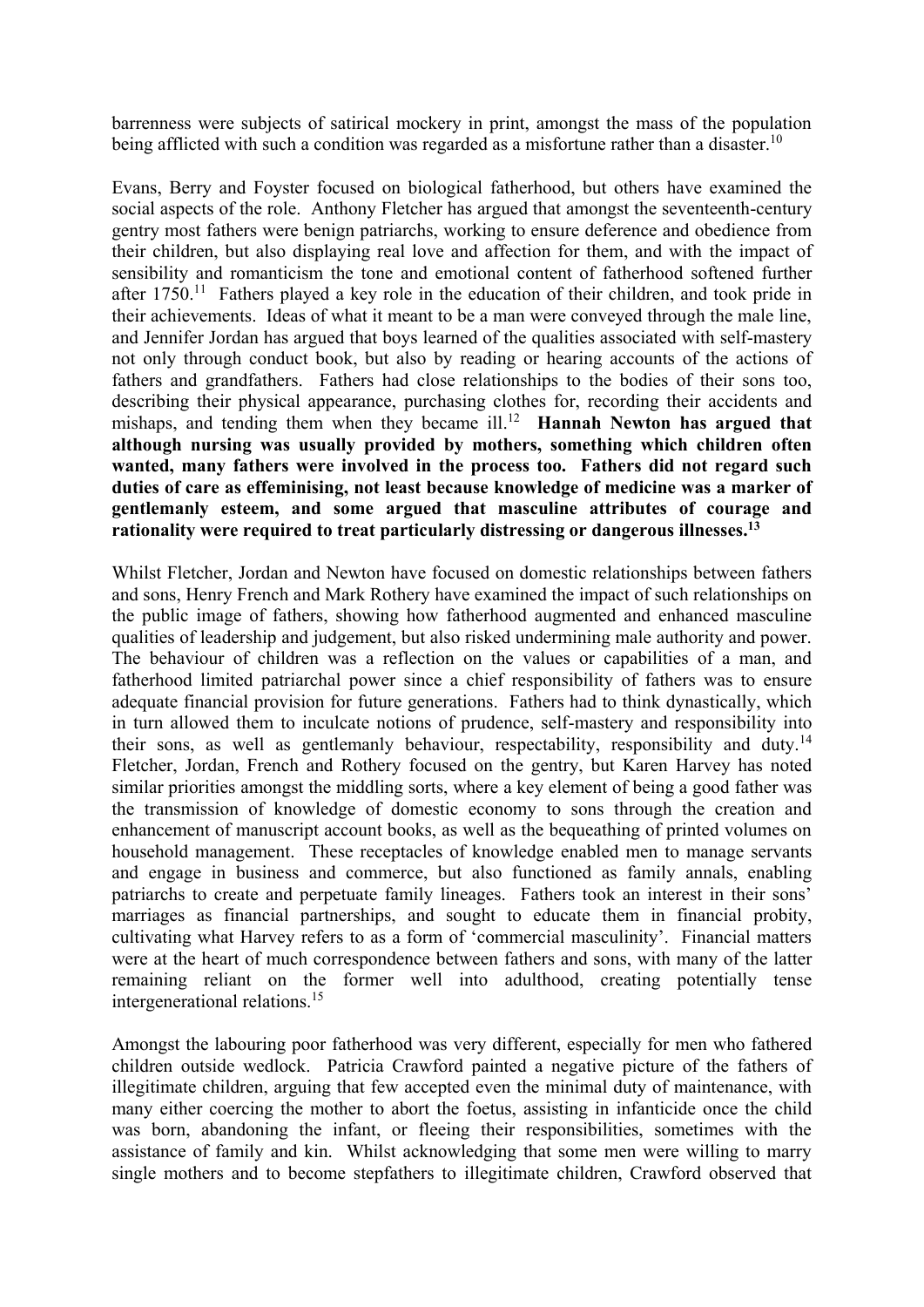when pressure was applied to men to marry the mothers of their children, some refused to do so, stating that they wished to marry chaste women or wanted nothing to do with family life.<sup>16</sup> Whilst not denying that some fathers of illegitimate children were heartless and irresponsible, Alexandra Shepard has modified Crawford's findings, emphasising the willingness of at least some fathers to take responsibility for and to be involved in the lives of their children, noting that the ability of men to act as fathers was related to their wealth, age and marital status, and that the inability to provide for a child might cause the link between biological paternity and fatherhood as a social category to be severed.<sup>17</sup>

# **Commensality**

As well as contributing to the historiography on fatherhood, Shepard has drawn attention to how the rituals and recreational activities associated with drinking were capable of uniting men by endorsing notions of bravura, strength, fraternity, comradeship, neighbourliness and good fellowship. Drinking together offered men a means to broker credit, seal agreements or patch up quarrels, but a balance needed to be struck, and excessive alcohol consumption was condemned not only for the damage it might do to the mind and the body of the drinker, but also because drunkenness risked undermining hierarchical and patrilineal relations founded on social status, age and marital status.<sup>18</sup> Jasmine Kilburn-Toppin has built on Shepard's work to show how contributions to and attendance at guild dinners and feasts during the ritual year were an essential element of guild membership and of upholding personal status as a man of authority. Consumption of alcohol and food was expected to occur within strictly prescribed material and spatial contexts, and where and on what one sat as well as from what objects one consumed food and drink grew in importance from the later sixteenth century as guilds grew in size and communal feasting became a practical impossibility.<sup>19</sup> Shepard and Kilburn-Toppin have focused on the century prior to 1640, but commensality retained its importance into the eighteenth century. Karen Harvey has analysed punch parties in eighteenth-century England, arguing that although such gatherings brought together men who lived in different locations and who might be divided by manners and political outlook, the attendees at such gatherings, as well as the drink they consumed, were middle-ranking in status. The objects from which men consumed punch were often decorated with images or lettering pertaining to guilds, clubs, companies, the navy or militia, and included images of men drinking. Punch was consumed in various public and private settings, and although punch parties were free-flowing and rowdy they were nonetheless organised and legitimate forms of male sociability, expressive of what Harvey considers to be a new kind of eighteenth-century patriarchy.<sup>20</sup>

## **Politics**

The topic of politics remains an under-explored aspect of the history of masculinity, but there have been important studies produced in the last decade. Exploring politics at a theoretical level, Cynthia Herrup has produced a broad survey analysing the multiple gender identities within Tudor and Stuart monarchy in order to explore the dynamics of governance. Rulers inhabited an artificial body that was gendered both male and female, and to rule well required traits associated with both female and male rulers. Monarchs of both sexes were expected to be unyielding and tender, economical and bountiful with words, courageous and peace loving, and to nurture their subjects. Balancing both masculine and feminine qualities was thus essential to maintaining a well-ordered kingdom, but the ideal ruler was one who displayed the masculine quality of self-control in order to avoid being infected with effeminacy and allowing government to lapse into a state of womanish tyranny.<sup>21</sup>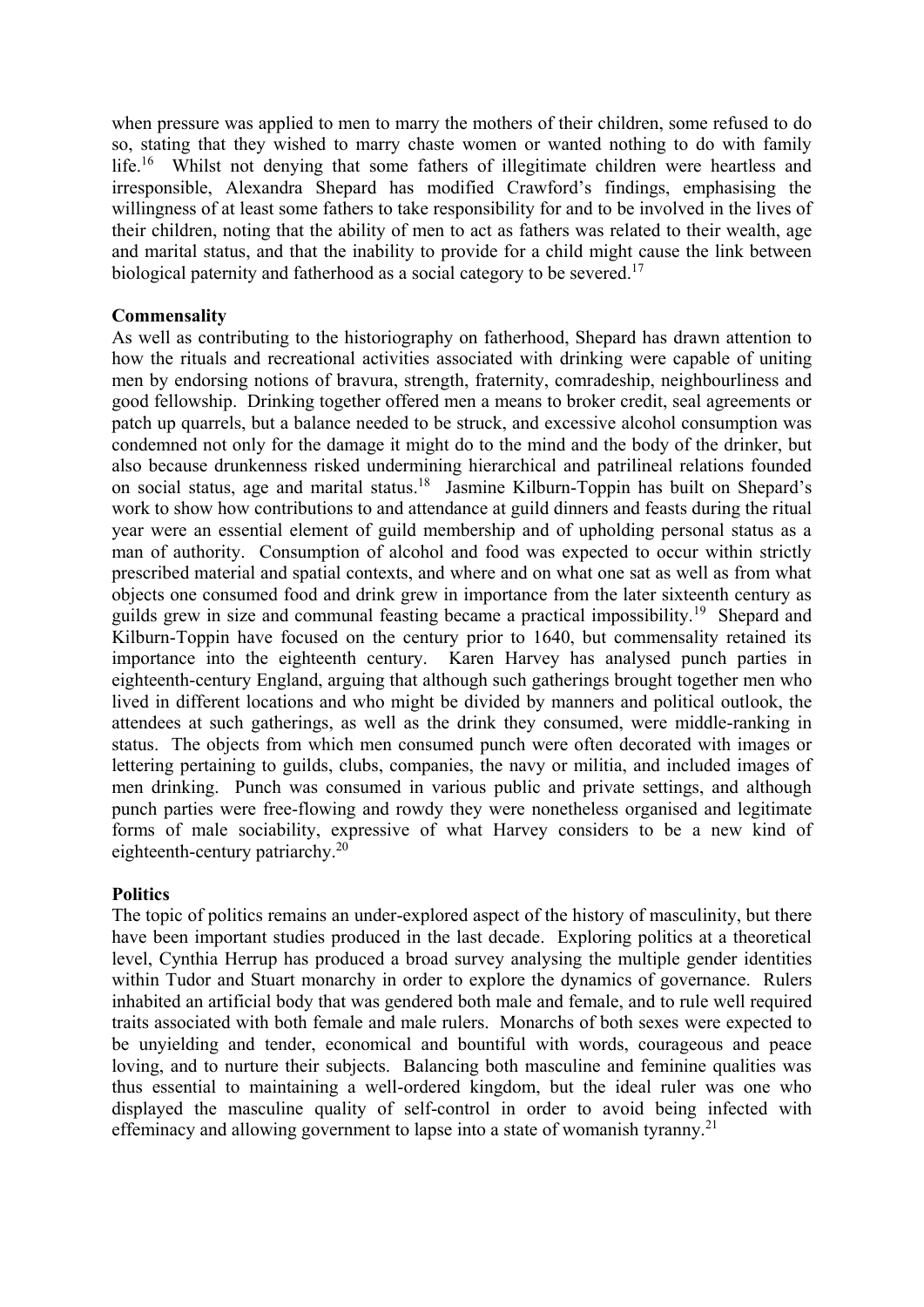Other historians of masculinity and politics have chosen to examine shorter periods, and to focus on particular groups of men. Focusing on the period from 1580 to 1630, Richard Cust has noted the rise to prominence of 'public men' who used the language of stoicism to fashion themselves as 'honest patriots' and 'simple men of the country' who stood as political outsiders in contrast to the 'men of business' and 'parliament men' of Whitehall and Westminster. Such 'public men' sought to possess the cardinal virtues of wisdom, justice, temperance and fortitude and claimed to desire the liberty and security of their country and the destruction of greed, pride, covetousness and idleness. Calvinist ministers added an extra layer to the model by emphasising that public service was a godly vocation, and men's failure to fulfil their public duties by combatting sin and popery was liable to lead to the incitement of God's providential wrath. Such ideals permeated the genteel and middling ranks of English society and played a major role in casting the ideal representatives of local society as those who stood in opposition to the political centre.<sup>22</sup> David Lawrence also stresses the importance of localism in constructing masculine political identities, argued that participation in civic militias offered a means for company men to distinguish themselves from civilians through their dress and the right to bear arms; by participating in local government and reaping the benefits of camaraderie; and by enabling them to enhance their status and authority in the eyes of cohabitants, visitors and inhabitants of nearby towns. Through public performances such as training drills and the enactment of mock battles, company members were able to display their honour, military prowess, order and discipline, fraternity, selfsacrifice, and commitment to the common good.<sup>23</sup> The centrality of military prowess to men as political agents is also key to the work of Peter Sherlock, who has discussed how monuments erected in Westminster Abbey were used to display nationalistic ideas, images and practices about elite male violence. Such tombs established the subject's rank in the feudal system or his role in royal service, depicting the deceased wearing armour and including epitaphs recounting their participation in battle in order to emphasise their aristocratic honour and youthful physicality.<sup>24</sup>

Moving into the 1640s and 1650s, Ann Hughes has highlighted how ideas about manliness blurred the boundaries between public and private in political debates. Although restraint, magnanimity and rationality were praised as masculine traits which showed fitness for public service, discussions of how to be a public-spirited man also involved meditations on men's personal qualities and domestic lives. Dedication to families and households was a signifier of political honesty, but undue devotion to wife and family was a cause for concern at points of crisis, and men from both ends of the political spectrum stated that they were willing to put aside domestic concerns for the cause.<sup>25</sup> Hughes has also examined the problems and anxieties relating to contests over stereotypes and identities of manhood in the mid seventeenth century, a period when physical bravery, courage, chivalry and martial prowess gained renewed importance as manly qualities, although such attributes needed to be balanced with the need to maintain self-control, even in the heat of battle. Political principles and loyalties evoked contested ideals of manhood, and rivals denounced each other as inadequate, imperfect or effeminate men. Both sides desired their officers to be resolute and charismatic leaders and their men to be loyal, obedient and brave, and denounced their opponents by labelling them as drunkards or cuckolds. Mobilisation of the public during the war years involved inviting all men to become political actors, overriding restrictions of age, marital status and wealth, and bonds of brotherhood forged in war might cut across patriarchal and marital ties. The notion that full manhood ought to be based on being a patriarchal householder was undermined by the fact that promotion within the military depended on other factors, and by the debates on the franchise which took place at Putney.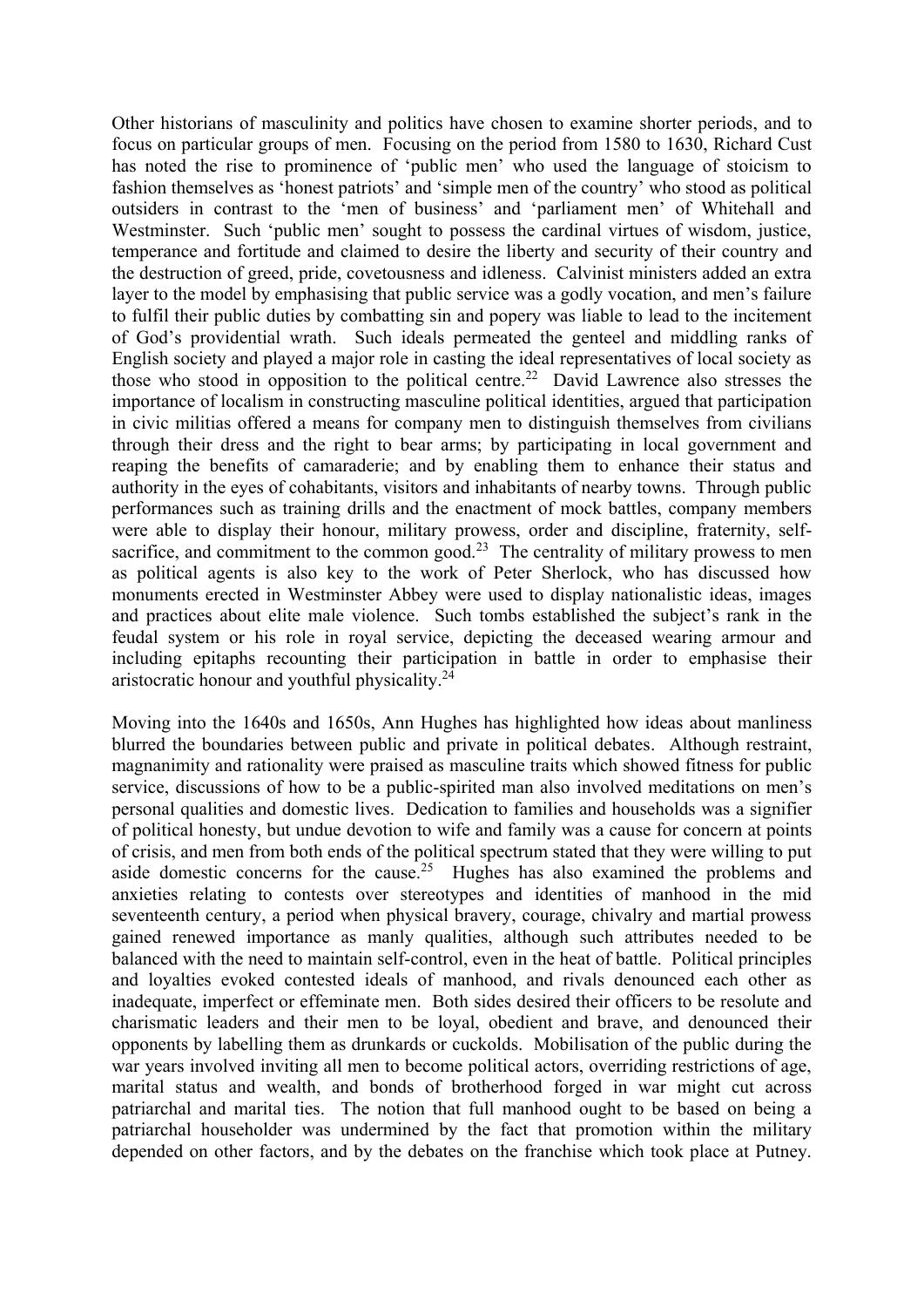As a result the conflicts of the mid-seventeenth century placed immense pressure on the prewar ideals of hegemonic masculinity.<sup>26</sup>

## **Conclusions**

This survey of recent historiography on early modern manhood and masculinity has focused on some key areas of research during the last decade**, although other topics could have**  been discussed such as religion, witchcraft, and misogyny.<sup>27</sup> Whilst issues relating to sexual acts and identities have remained key to discussions of the body, recent scholarship has begun to consider issues such as ageing, appearance, emotion and fashion too, broadening the scope of the topic. Pleasingly there is now a significant literature on fatherhood at all levels of English society, whilst sociability, particular with regards to consumption and commensality, is an emergent sub-field with the potential to link social and cultural histories with the study of economics and politics. The latter topic remains underexplored, with the decades from 1660 to 1688 a black hole as far as the study of political masculinities are concerned. **If there is a single issue which connects all four of these sub-fields, and which binds the historiography together, it is the repeated emphasis placed on how men strived to maintain self-control in order to prove their manliness.**

During the last decade many authors have responded to the criticisms of the field raised by Harvey and Shepard. Crawford, Fletcher, French and Rothery, and Harvey herself have written social histories of masculinity for the period after 1660, and there is some literature, albeit limited, on masculinity and politics. Yet whilst historians on both sides of the chronological divide have studied similar topics, not all have explored the period from 1600 to 1700 in its entirety. French and Rothery begin their study of genteel masculinities in 1660, and the earliest evidence Harvey draws on in her study of domestic men dates from 1665. All three argue for turning points in the eighteenth century (Harvey arguing for the 1740s and French and Rothery for the 1790s), but none of these scholars justify why the 1660s mark a useful starting point for the study of manhood and masculinity. Similarly, Crawford and Fletcher start their studies in 1580 and 1600 respectively, but neither pay any attention to continuities and changes between the sixteenth and seventeenth centuries. **By contrast, Evans, Newton and Capp, as well as Shepard in her work on gender and worth, have surveyed the whole of the period from the later sixteenth to the early eighteenth century, but have reached different conclusions about patterns of continuity and change, not least due to the different forms of evidence used by each historian. <sup>28</sup>** This scholarship reveals that conversations about chronologies in the history of masculinity remain ongoing, and will ensure that the field remains a lively area for debate for the foreseeable future.

## **Bibliography**

Amussen, S. D., *An ordered society: gender and class in early modern England* (Oxford: Columbia University Press, 1988).

Amussen, S. D., '"Being stir'd to much unquietnes": violence and domestic violence in early modern England', *Journal of Women's History* 6:2 (1994), 70-89.

Amussen, S. D., 'The gendering of popular culture in early modern England' in T. Harris (ed.), *Popular culture in England, c.1500-1850* (Basingstoke: Macmillan, 1995), 48-68.

Amussen, S. D., 'Punishment, discipline and power: the social meanings of violence in early modern England', *Journal of British Studies*, 34 (1995), 1-34.

Bailey, J., *Unquiet lives: marital breakdown in England 1660-1800* (Cambridge: Cambridge University Press, 2003).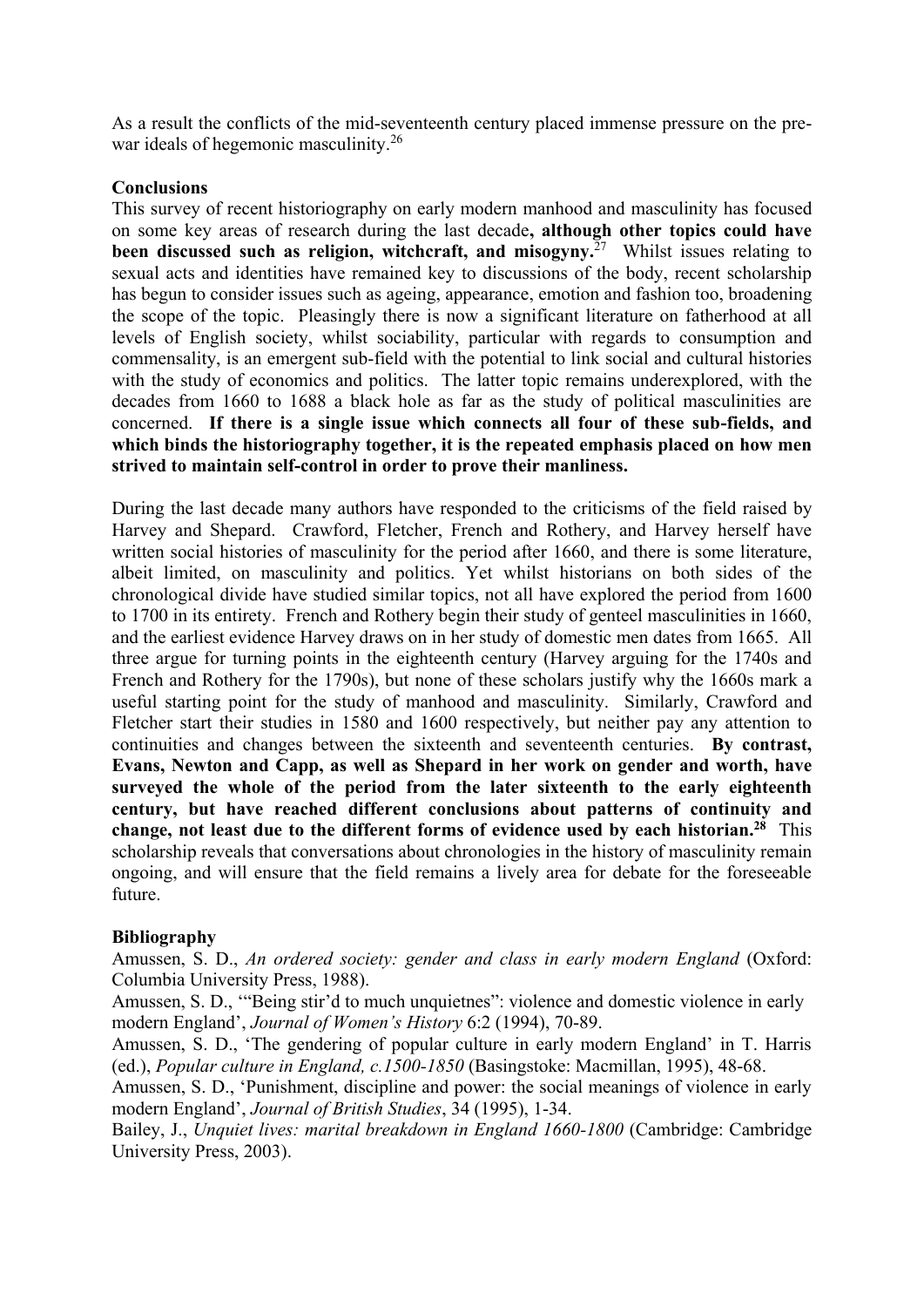Bell, E, 'The early Quakers, the peace testimony and masculinity in England, 1660-1720', *Gender and History*, 23:2 (2011), 283-300.

Berry, H. and Foyster, E., 'Childless men in early modern England' in H. Berry and E. Foyster (eds.), *The family in early modern England* (Cambridge: Cambridge University Press, 2007), 158-83.

Capp, B., 'The double standard revisited: plebeian women and male sexual reputation in early modern England', *Past & Present*, 162 (1999), 70-100.

Capp, B., 'Jesus wept, but did the Englishman? Masculinity and emotion in early modern England', *Past and Present*, 224 (2014), 75-108.

Carter, P., *Men and the emergence of polite society, 1660-1800* (London: Longman, 2000).

Crawford, P., *Parents of poor children in England, 1580-1800* (Oxford: Oxford University Press, 2010).

Cust, R., 'The "public man" in late Tudor and early Stuart England' in P. Lake and S. Pincus (eds.), *The politics of the public sphere in early modern England* (Manchester: Manchester University Press, 2007), 116-43.

Evans, J., '"It is caused of the womans part or of the mans part": the role of gender in the diagnosis and treatment of sexual dysfunction in early modern England', *Women's History Review*, 20:3 (2011), 439-57.

Fletcher, A., *Gender, sex and subordination in England 1500-1800* (London: Yale University Press, 1995).

Fletcher, A., *Growing up in England: the experience of childhood 1600-1914* (London: Yale University Press, 2008).

Foyster, E., *Manhood in early modern England: honour, sex and marriage* (London: Longman, 1999).

French, H. and Rothery, M., *Man's estate: landed gentry masculinities, c.1660-c.1900* (Oxford: Oxford University Press, 2012).

Gaskill, M., 'Masculinity and witchcraft in seventeenth-century England' in A. Rowlands

(ed.), *Witchcraft and masculinities in early modern Europe* (Basingstoke: Palgrave, 2009), 171-90.

Harvey, K., *Reading Sex in the eighteenth century: bodies and gender in erotic culture* (Cambridge: Cambridge University Press).

Harvey, K., 'The history of masculinity, circa 1650-1800', *Journal of British Studies*, 44:2 (2005), 296-311.

Harvey, K., 'Ritual encounters: punch parties and masculinity in the eighteenth century', *Past and Present*, 214 (2012), 165-203.

Harvey, K., *The little republic: masculinity and domestic authority in eighteenth-century Britain* (Oxford: Oxford University Press, 2012).

Herrup, C., 'The King's two genders', *Journal of British Studies*, 45:3 (2006), 493-510.

Hitchcock, T. and M. Cohen (eds.), *English masculinities, 1660-1800* (London: Longman, 1999)

Hughes, A., 'Men, the "public" and the "private" in the English Revolution' in P. Lake and S. Pincus (eds.), *The politics of the public sphere in early modern England* (Manchester: Manchester University Press, 2007), 191-212.

Hughes, A., *Gender and the English Revolution* (London: Routledge, 2012).

Jordan, J., '"That ere with age, his strength is utterly decay'd": understanding the male body in early modern England' in K. Fisher and S. Toulalan (eds.), *Bodies, sex and desire from the Renaissance to the present* (Basingstoke: Palgrave, 2011), 27-48.

Jordan, J., '"To make a man without reason": examining manhood and manliness in early modern England' in J. H. Arnold and S. Brady (eds.), *What is masculinity? Historical dynamics from antiquity to the contemporary world* (Basingstoke: Palgrave, 2011), 247-62.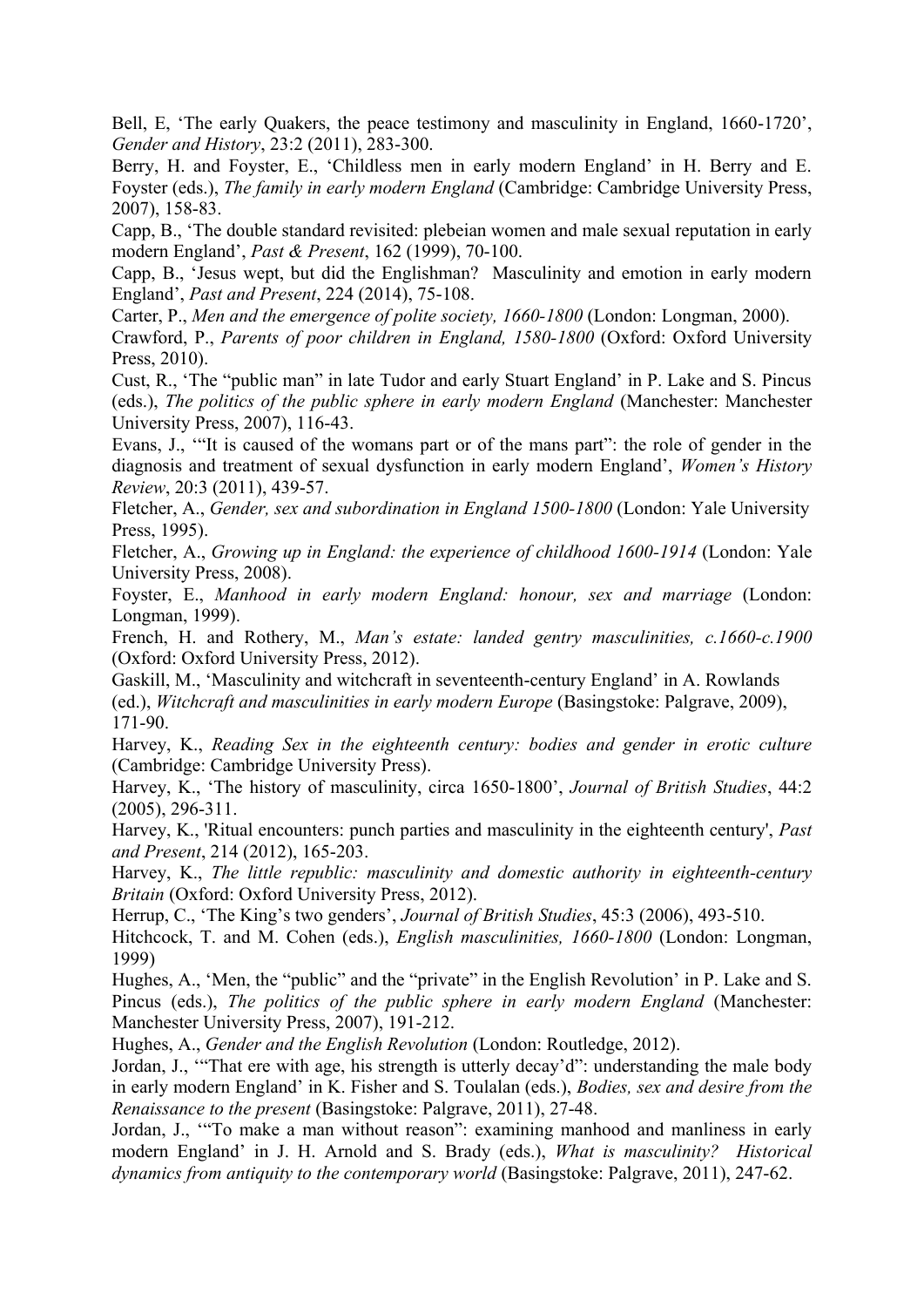Kent, E. J., *Cases of male witchcraft in old and New England, 1592-1692* (Turnhout, Brepols, 2013).

Kilburn-Toppin, J., '"Discords have arisen and brotherly love decreased": the spatial and material contexts of the guild feast in early modern London', *Brewery History*, 150 (2013), 28-38.

Korhonen, A., 'Strange things out of hair: baldness and masculinity in early modern England', *Sixteenth Century Journal*, 41:2 (2010), 371-91.

Lawrence, D. R., 'Great Yarmouth's exercise: honour, masculinity, and civic military performance in early Stuart England' in K. Kippen and L. Woods (eds.), *Worth and repute: valuing gender in late medieval and early modern Europe: essays in honour of Barbara Todd* (Toronto: Toronto University Press, 2011), 365-89.

Newton, H., *The sick child in early modern England, 1580-1720* (Oxford: Oxford University Press, 2012).

Pollock, L., 'Rethinking patriarchy and the family in seventeenth-century England', *Journal of Family History*, 23:1 (1998), 3-27.

Reinke-Williams, T., 'Misogyny, jest-books, and male youth culture in seventeenth-century England', *Gender and History*, 21:2 (2009), 324-39.

Shepard, A., *Meanings of manhood in early modern England* (Oxford: Oxford University Press, 2003).

Shepard, A., 'From anxious patriarchs to refined gentlemen? Manhood in Britain, circa 1500-1700', *Journal of British Studies*, 44:2 (2005), 281-95.

Shepard, A., 'Brokering fatherhood: illegitimacy and paternal rights and responsibilities in early modern England' in S. Hindle, A. Shepard and J. Walter (eds.), *Remaking English society: social relations and social change in early modern England* (Woodbridge: Boydell and Brewer, 2013), 41-64.

Shepard, A., *Accounting for oneself: worth, status and the social order in early modern England* (Oxford: Oxford University Press, 2015).

Sherlock, P., 'Militant masculinity in the monuments of Westminster Abbey' in S. Broomhall and J. van Gent (eds.), *Governing masculinities in the early modern period: regulating selves and others* (Farnham: Ashgate, 2011), 131-52.

Smith, L. W., 'The body embarrassed? Rethinking the leaky male body in eighteenth-century England and France', *Gender and History*, 23:1 (2010), 26-46.

Stretton, T., 'Misogyny and male honour in the life of George Puttenham, Elizabethan "princepleaser"' in Kim Kippen and Lori Woods (eds.), *Worth and repute: valuing gender in late medieval and early modern Europe* (University of Toronto Press, 2011), 337-59.

Toulalan, S., '"Is he a licentious lewd sort of a person?": constructing the child rapist in early modern England', *Journal of the History of Sexuality*, 23:1 (2014), 21-52.

Underdown, D., 'The taming of the scold: the enforcement of patriarchal authority in early modern England' in A. Fletcher and J. Stevenson (eds.), *Order and disorder in early modern England* (Cambridge: Cambridge University Press, 1985), 116-36.

Walker, G., *Crime, gender and social order in early modern England* (Cambridge: Cambridge University Press, 2003).

Walker, G., 'Everyman or a monster? The figure of the rapist in early modern England, c.1600-1750', *History Workshop Journal*, 76 (2013), 5-31.

<u>.</u>

<sup>1</sup> Underdown, 'The taming of the scold', 116-36; Amussen, *An ordered society*; Amussen, '"Being stir'd to much unquietnes"', 70-89; Amussen, 'Punishment, discipline and power', 1-34; Amussen, 'The gendering of popular culture', 48-68; Fletcher, *Gender, sex and subordination*; Bryson, *From courtesy to civility*; Pollock, 'Rethinking patriarchy', 3-27; Foyster, *Manhood*; Hitchcock and Cohen (eds.), *English masculinities*; Capp,

<sup>&#</sup>x27;The double standard revisited', 70-100; Carter, *Men and the emergence of polite society*; Walker, *Crime, gender and social order*; Bailey, *Unquiet lives*; Shepard, *Meanings of manhood*; Harvey, *Reading sex*.